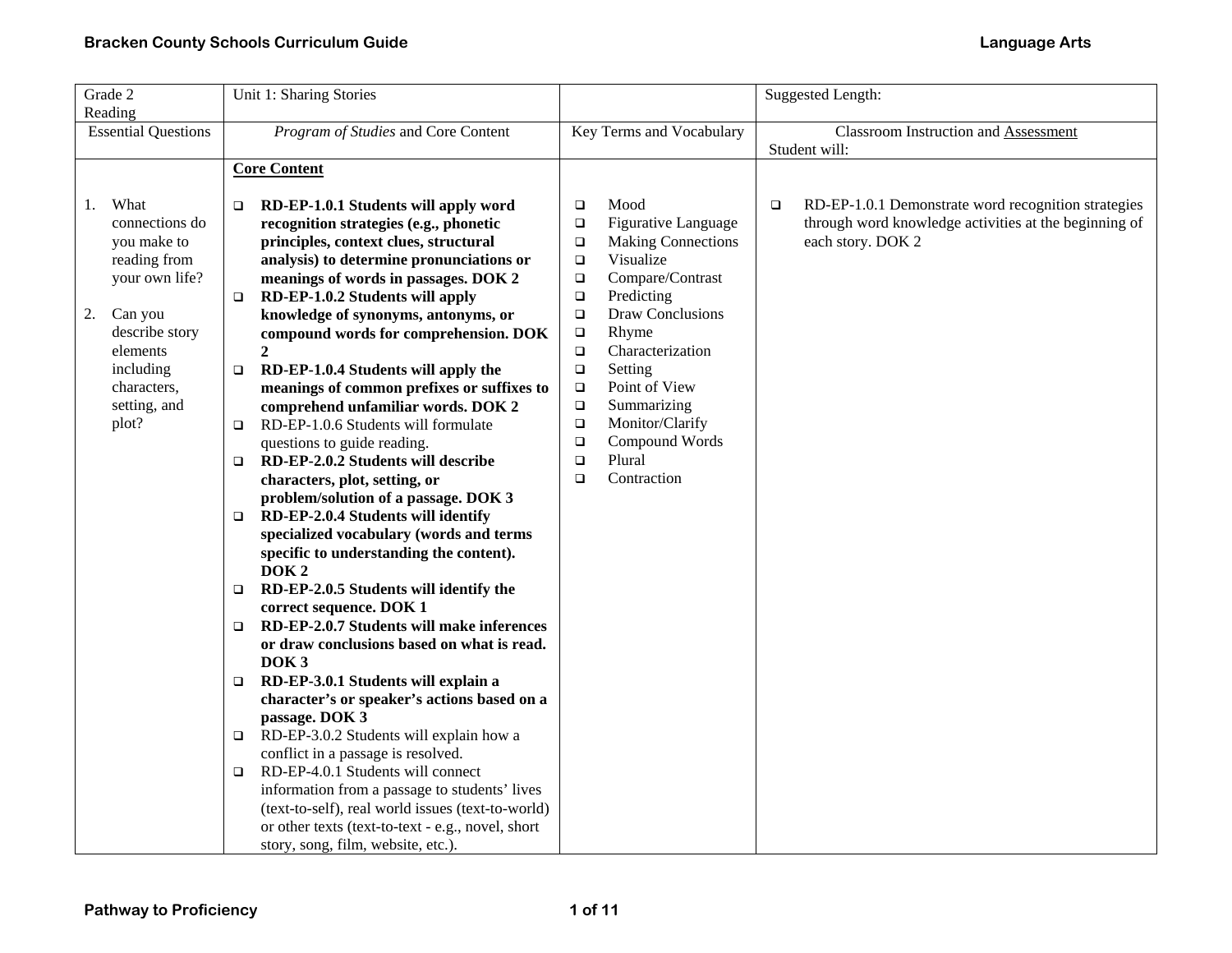| Grade 2                    | Unit 1: Sharing Stories                          |                          | <b>Suggested Length:</b>                    |
|----------------------------|--------------------------------------------------|--------------------------|---------------------------------------------|
| Reading                    |                                                  |                          |                                             |
| <b>Essential Questions</b> | Program of Studies and Core Content              | Key Terms and Vocabulary | <b>Classroom Instruction and Assessment</b> |
|                            |                                                  |                          | Student will:                               |
|                            | RD-EP-5.0.2 Students will identify literary<br>□ |                          |                                             |
|                            | devices such as foreshadowing, imagery, or       |                          |                                             |
|                            | figurative language (similes and                 |                          |                                             |
|                            | personification).                                |                          |                                             |
|                            | RD-EP-5.0.3 Students will identify text          |                          |                                             |
|                            | features (e.g., pictures, lists, charts, graphs, |                          |                                             |
|                            | tables of contents, indexes, glossaries,         |                          |                                             |
|                            | captions, headings) to answer questions          |                          |                                             |
|                            | about a passage. DOK 2                           |                          |                                             |

| Grade 2<br>Reading                                                                                                          | Unit 2: Kindness                                                                                                                                                                                                                                                                                                                                                                                                                                                                                                                                                                                                                                                                                                                                                                                                                                                                        |                                                                                                                                                                                                                                                                                                                                                   | <b>Suggested Length:</b>                                                                                                                    |
|-----------------------------------------------------------------------------------------------------------------------------|-----------------------------------------------------------------------------------------------------------------------------------------------------------------------------------------------------------------------------------------------------------------------------------------------------------------------------------------------------------------------------------------------------------------------------------------------------------------------------------------------------------------------------------------------------------------------------------------------------------------------------------------------------------------------------------------------------------------------------------------------------------------------------------------------------------------------------------------------------------------------------------------|---------------------------------------------------------------------------------------------------------------------------------------------------------------------------------------------------------------------------------------------------------------------------------------------------------------------------------------------------|---------------------------------------------------------------------------------------------------------------------------------------------|
| <b>Essential Questions</b>                                                                                                  | Program of Studies and Core Content                                                                                                                                                                                                                                                                                                                                                                                                                                                                                                                                                                                                                                                                                                                                                                                                                                                     | Key Terms and Vocabulary                                                                                                                                                                                                                                                                                                                          | <b>Classroom Instruction and Assessment</b><br>Student will:                                                                                |
|                                                                                                                             | <b>Core Content</b>                                                                                                                                                                                                                                                                                                                                                                                                                                                                                                                                                                                                                                                                                                                                                                                                                                                                     |                                                                                                                                                                                                                                                                                                                                                   |                                                                                                                                             |
| How do you use<br>identifying<br>problems and<br>solutions to<br>demonstrate<br>understanding<br>of conflict<br>resolution? | RD-EP-1.0.1 Students will apply word<br>$\Box$<br>recognition strategies (e.g., phonetic<br>principles, context clues, structural<br>analysis) to determine pronunciations or<br>meanings of words in passages. DOK 2<br>RD-EP-1.0.2 Students will apply<br>$\Box$<br>knowledge of synonyms, antonyms, or<br>compound words for comprehension. DOK<br>$\mathbf{2}$<br>RD-EP-1.0.3 Students will know that some<br>□<br>words have multiple meanings and identify<br>the correct meaning as the word is used.<br>DOK <sub>2</sub><br>RD-EP-1.0.4 Students will apply the<br>❏<br>meanings of common prefixes or suffixes to<br>comprehend unfamiliar words. DOK 2<br>RD-EP-1.0.5 Students will identify the<br>□<br>purpose of capitalization, punctuation,<br>boldface type, italics, or indentations to<br>make meaning of the text. DOK 1<br>RD-EP-1.0.6 Students will formulate<br>◻ | Plot<br>$\Box$<br>Dialogue<br>❏<br>Setting<br>□<br>Characterization<br>$\Box$<br>Visualize<br>$\Box$<br>Summarize<br>□<br>Monitor/Clarify<br>□<br>Sequence<br>$\Box$<br>Point of View<br>□<br>Inferencing<br>□<br>Main Idea<br>$\Box$<br>Details<br>$\Box$<br>Cause/Effect<br>□<br>Predicting<br>□<br>Homophones<br>$\Box$<br>Homograph<br>$\Box$ | RD-EP-1.0.1 Demonstrate word recognition strategies<br>$\Box$<br>through word knowledge activities at the beginning of<br>each story. DOK 2 |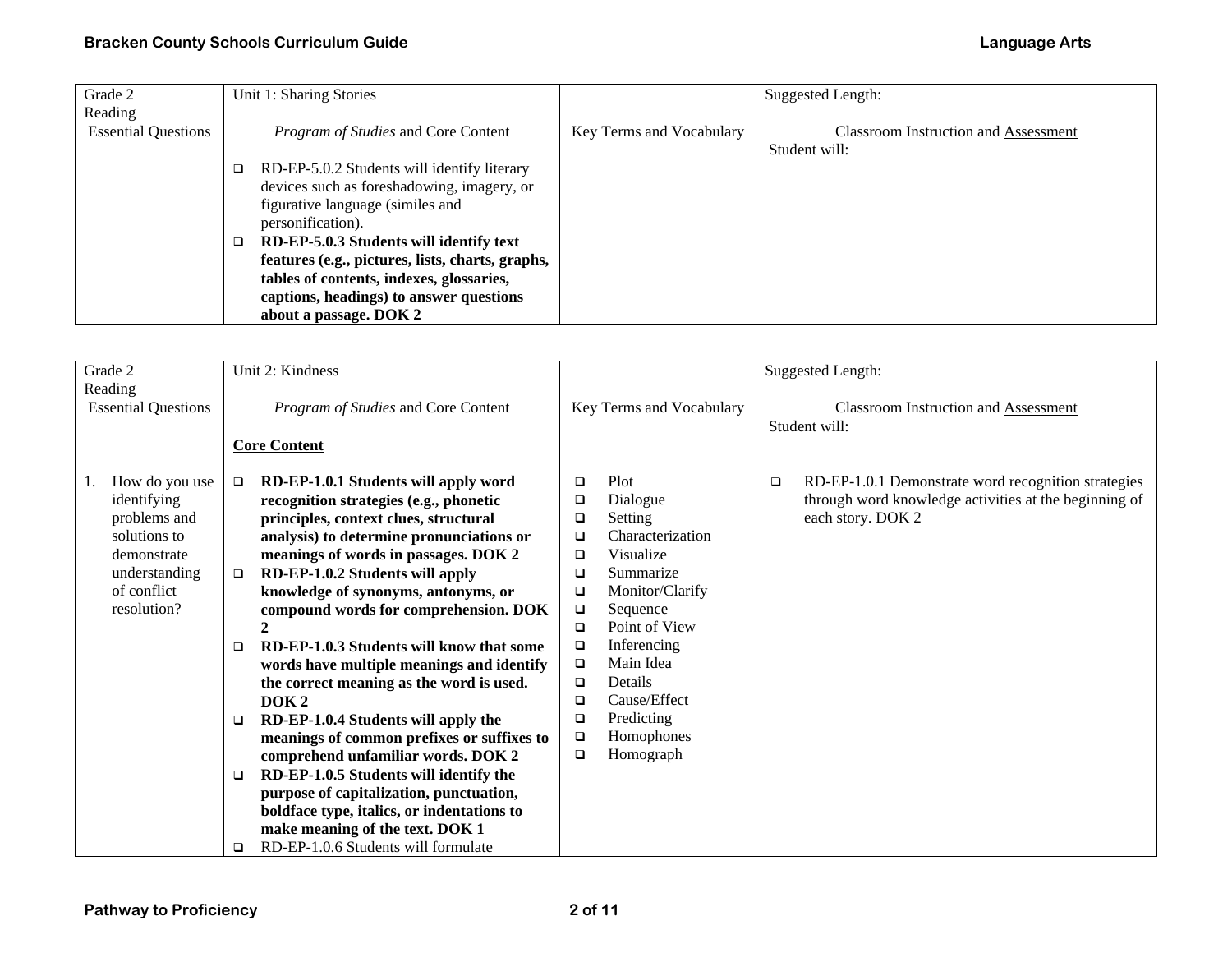| Grade 2                    | Unit 2: Kindness                                      |                          | Suggested Length:                           |
|----------------------------|-------------------------------------------------------|--------------------------|---------------------------------------------|
| Reading                    |                                                       |                          |                                             |
| <b>Essential Questions</b> | Program of Studies and Core Content                   | Key Terms and Vocabulary | <b>Classroom Instruction and Assessment</b> |
|                            |                                                       |                          | Student will:                               |
|                            | questions to guide reading.                           |                          |                                             |
|                            | RD-EP-2.0.1 Students will distinguish<br>$\Box$       |                          |                                             |
|                            | between fiction and non-fiction texts.                |                          |                                             |
|                            | RD-EP-2.0.2 Students will describe<br>$\Box$          |                          |                                             |
|                            | characters, plot, setting, or                         |                          |                                             |
|                            | problem/solution of a passage. DOK 3                  |                          |                                             |
|                            | RD-EP-2.0.3 Students will locate key ideas<br>$\Box$  |                          |                                             |
|                            | or information in a passage. DOK 1                    |                          |                                             |
|                            | RD-EP-2.0.4 Students will identify<br>$\Box$          |                          |                                             |
|                            | specialized vocabulary (words and terms               |                          |                                             |
|                            | specific to understanding the content).               |                          |                                             |
|                            | DOK <sub>2</sub>                                      |                          |                                             |
|                            | RD-EP-2.0.5 Students will identify the<br>$\Box$      |                          |                                             |
|                            | correct sequence. DOK 1                               |                          |                                             |
|                            | RD-EP-2.0.7 Students will make inferences<br>$\Box$   |                          |                                             |
|                            | or draw conclusions based on what is read.            |                          |                                             |
|                            | DOK <sub>3</sub>                                      |                          |                                             |
|                            | RD-EP-3.0.1 Students will explain a<br>$\Box$         |                          |                                             |
|                            | character's or speaker's actions based on a           |                          |                                             |
|                            | passage. DOK 3                                        |                          |                                             |
|                            | RD-EP-3.0.2 Students will explain how a<br>$\Box$     |                          |                                             |
|                            | conflict in a passage is resolved.                    |                          |                                             |
|                            | RD-EP-3.0.4 Students will identify main<br>$\Box$     |                          |                                             |
|                            | ideas or details that support them. DOK 3             |                          |                                             |
|                            | RD-EP-3.0.8 Students will identify<br>$\Box$          |                          |                                             |
|                            | informative or persuasive passages.                   |                          |                                             |
|                            | RD-EP-4.0.1 Students will connect<br>$\Box$           |                          |                                             |
|                            | information from a passage to students' lives         |                          |                                             |
|                            | (text-to-self), real world issues (text-to-world)     |                          |                                             |
|                            | or other texts (text-to-text - e.g., novel, short     |                          |                                             |
|                            | story, song, film, website, etc.).                    |                          |                                             |
|                            | RD-EP-5.0.1 Students will evaluate what is<br>$\Box$  |                          |                                             |
|                            | read based on the author's word choice,               |                          |                                             |
|                            | content, or use of literary elements.                 |                          |                                             |
|                            | RD-EP-5.0.2 Students will identify literary<br>$\Box$ |                          |                                             |
|                            | devices such as foreshadowing, imagery, or            |                          |                                             |
|                            | figurative language (similes and                      |                          |                                             |
|                            | personification).                                     |                          |                                             |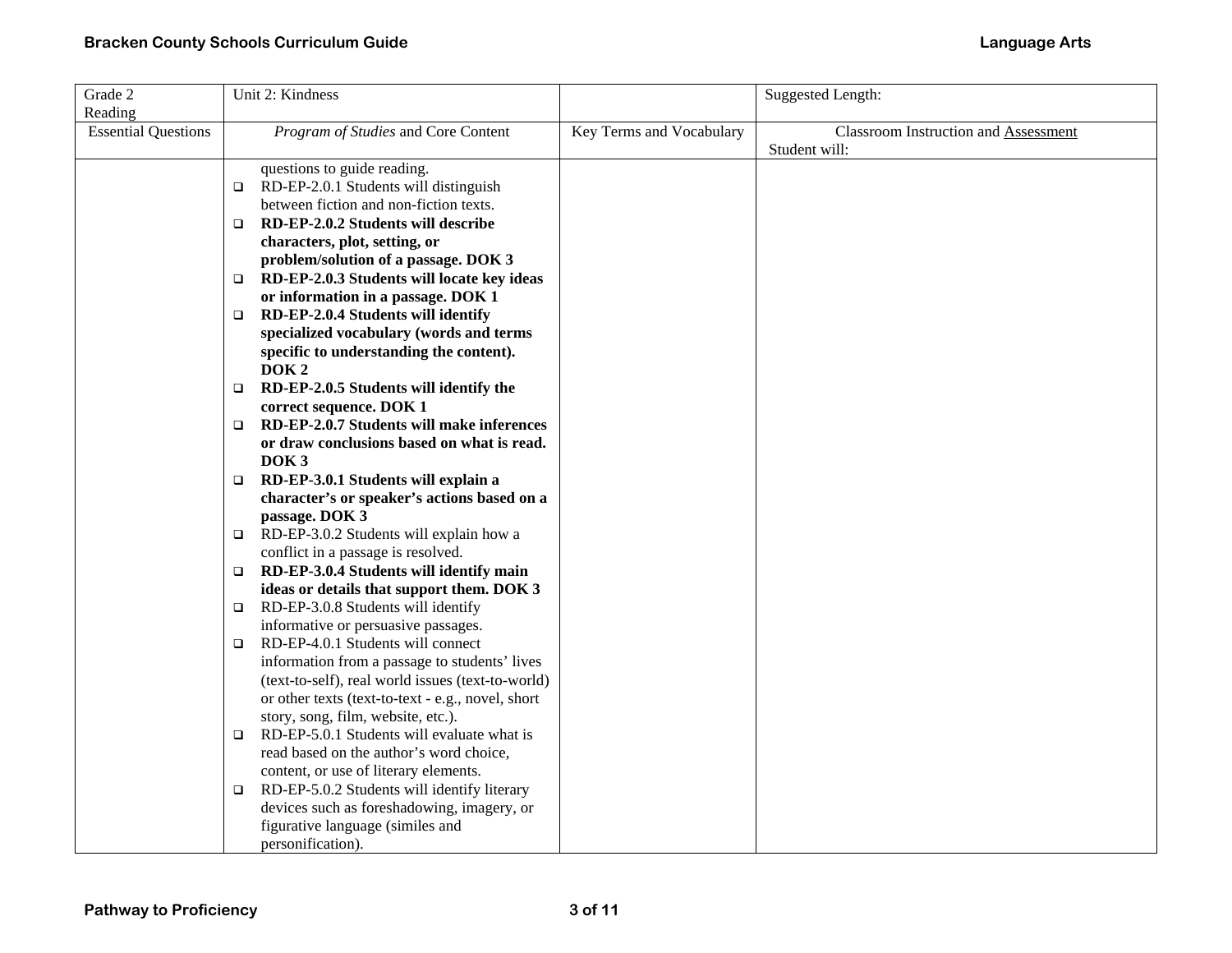| Grade 2                    | Unit 2: Kindness                                 |                          | Suggested Length:                           |
|----------------------------|--------------------------------------------------|--------------------------|---------------------------------------------|
| Reading                    |                                                  |                          |                                             |
| <b>Essential Questions</b> | <i>Program of Studies</i> and Core Content       | Key Terms and Vocabulary | <b>Classroom Instruction and Assessment</b> |
|                            |                                                  |                          | Student will:                               |
|                            | RD-EP-5.0.3 Students will identify text<br>▫     |                          |                                             |
|                            | features (e.g., pictures, lists, charts, graphs, |                          |                                             |
|                            | tables of contents, indexes, glossaries,         |                          |                                             |
|                            | captions, headings) to answer questions          |                          |                                             |
|                            | about a passage. DOK 2                           |                          |                                             |
|                            | RD-EP-5.0.4 Students will identify the<br>◻      |                          |                                             |
|                            | organizational pattern, used (e.g., sequence,    |                          |                                             |
|                            | cause and effect, or comparison and contrast)    |                          |                                             |
|                            | to understand the passage.                       |                          |                                             |

|    | Grade 2                    |        | Unit 3: Look Again                         |        |                            |        | <b>Suggested Length:</b>                                |
|----|----------------------------|--------|--------------------------------------------|--------|----------------------------|--------|---------------------------------------------------------|
|    | Reading                    |        |                                            |        |                            |        |                                                         |
|    | <b>Essential Questions</b> |        | Program of Studies and Core Content        |        | Key Terms and Vocabulary   |        | <b>Classroom Instruction and Assessment</b>             |
|    |                            |        |                                            |        |                            |        | Student will:                                           |
|    |                            |        | <b>Core Content</b>                        |        |                            |        |                                                         |
|    |                            |        |                                            |        |                            |        |                                                         |
|    | How do you use             | $\Box$ | RD-EP-1.0.1 Students will apply word       | □      | Compound Words             | $\Box$ | RD-EP-1.0.1 Demonstrate word recognition strategies     |
|    | language and               |        | recognition strategies (e.g., phonetic     | $\Box$ | Compare                    |        | through word knowledge activities at the beginning of   |
|    | spelling patterns          |        | principles, context clues, structural      | ◻      | Contrast                   |        | each story. DOK 2                                       |
|    | to demonstrate             |        | analysis) to determine pronunciations or   | □      | Cause/Effect               |        |                                                         |
|    | word                       |        | meanings of words in passages. DOK 2       | $\Box$ | Inferencing                | $\Box$ | RD-EP-1.0.2 Choose mitten patterns to match             |
|    | recognition                | $\Box$ | RD-EP-1.0.2 Students will apply            | □      | Summarizing                |        | synonym, antonyms, or compound words. DOK 2             |
|    | strategies?                |        | knowledge of synonyms, antonyms, or        | $\Box$ | Fact/Opinion               | $\Box$ | RD-EP-1.0.2 Write compound words on holly leaves        |
|    |                            |        | compound words for comprehension. DOK      | $\Box$ | Classify/Categorize        |        | and create a wreath. DOK 2                              |
| 2. | Can you                    |        |                                            | □      | Main Idea                  |        |                                                         |
|    | identify and               | $\Box$ | RD-EP-1.0.4 Students will apply the        | □      | Details                    | $\Box$ | RD-EP-1.0.4 Identify prefixes or suffixes in decodable  |
|    | explain the                |        | meanings of common prefixes or suffixes to | $\Box$ | Predicting                 |        | book and highlight. DOK 2                               |
|    | correct                    |        | comprehend unfamiliar words. DOK 2         | $\Box$ | <b>Making Connections</b>  |        |                                                         |
|    | sequence of                | $\Box$ | RD-EP-1.0.5 Students will identify the     | $\Box$ | Point of View              | $\Box$ | RD-EP-1.0.5 Practice fluency assages recognizing        |
|    | events in a                |        | purpose of capitalization, punctuation,    | □      | Setting                    |        | punctuation and capitalization. DOK 1                   |
|    | story?                     |        | boldface type, italics, or indentations to | $\Box$ | <b>Figurative Language</b> |        |                                                         |
|    |                            |        | make meaning of the text. DOK 1            |        |                            | $\Box$ | RD-EP-1.0.6 Formulate questions through reading and     |
|    |                            | $\Box$ | RD-EP-1.0.6 Students will formulate        |        |                            |        | responding activities. DOK 2                            |
|    |                            |        | questions to guide reading.                |        |                            | $\Box$ | RD-EP-1.0.6 Formulate questions to apply to             |
|    |                            | $\Box$ | RD-EP-2.0.1 Students will distinguish      |        |                            |        | concept/question board. DOK 2                           |
|    |                            |        | between fiction and non-fiction texts.     |        |                            |        |                                                         |
|    |                            | □      | RD-EP-2.0.2 Students will describe         |        |                            | $\Box$ | RD-EP-2.0.1 Distinguish between fiction and non-        |
|    |                            |        | characters, plot, setting, or              |        |                            |        | fiction texts by comparing characteristics of 2 or more |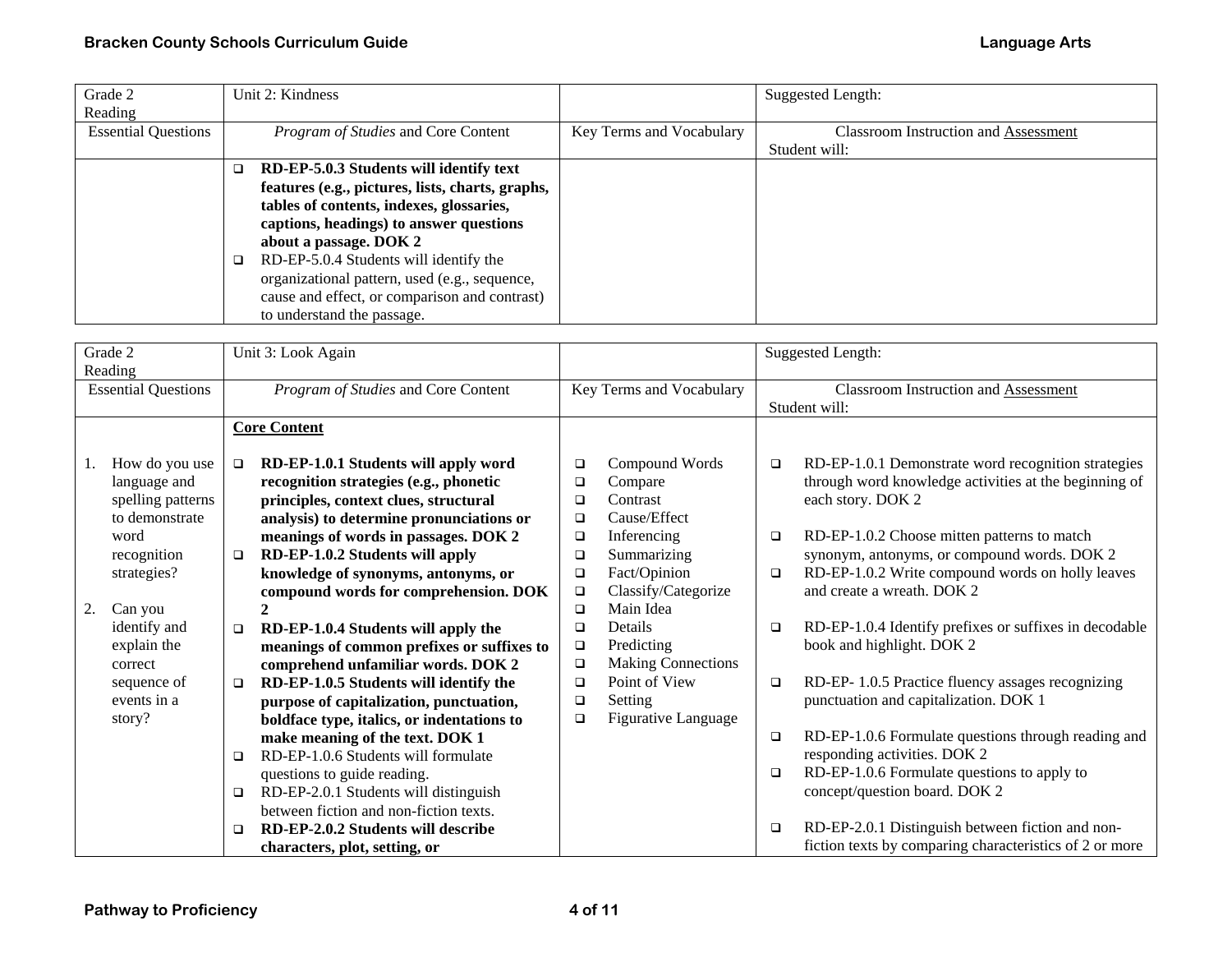| Grade 2                    | Unit 3: Look Again                                      |                          | <b>Suggested Length:</b>                                                                 |
|----------------------------|---------------------------------------------------------|--------------------------|------------------------------------------------------------------------------------------|
| Reading                    |                                                         |                          |                                                                                          |
| <b>Essential Questions</b> | Program of Studies and Core Content                     | Key Terms and Vocabulary | <b>Classroom Instruction and Assessment</b>                                              |
|                            |                                                         |                          | Student will:                                                                            |
|                            | problem/solution of a passage. DOK 3                    |                          | stories. DOK 2                                                                           |
|                            | RD-EP-2.0.3 Students will locate key ideas<br>$\Box$    |                          |                                                                                          |
|                            | or information in a passage. DOK 1                      |                          | RD-EP-2.0.2 Complete story outline showing<br>$\Box$                                     |
|                            | RD-EP-2.0.4 Students will identify<br>$\Box$            |                          | characters, plot, setting, problem/solution. DOK 2                                       |
|                            | specialized vocabulary (words and terms                 |                          | RD-EP-2.0.3 Organize ideas and information from<br>$\Box$                                |
|                            | specific to understanding the content).                 |                          | research materials to compose a transactive paper.                                       |
|                            | DOK <sub>2</sub>                                        |                          | DOK <sub>3</sub>                                                                         |
|                            | RD-EP-2.0.5 Students will identify the<br>$\Box$        |                          |                                                                                          |
|                            | correct sequence. DOK 1                                 |                          | RD-EP-2.0.4 Use knowledge of vocabulary terms to<br>$\Box$                               |
|                            | RD-EP-2.0.7 Students will make inferences<br>$\Box$     |                          | complete sentences. DOK 2                                                                |
|                            | or draw conclusions based on what is read.              |                          | RD-EP-2.0.4 Identify vocabulary and its meaning<br>$\Box$                                |
|                            | DOK <sub>3</sub>                                        |                          | through a matching game. DOK 2                                                           |
|                            | RD-EP-3.0.3 Students will identify an<br>□              |                          |                                                                                          |
|                            | author's purpose in a passage.                          |                          | RD-EP-2.0.5 Identify correct sequence by completing<br>$\Box$                            |
|                            | RD-EP-3.0.4 Students will Identify main<br>□            |                          | graphic organizer. DOK 1                                                                 |
|                            | ideas or details that support them. DOK 3               |                          | RD-EP-2.0.7 Draw conclusions about what is read by<br>$\Box$                             |
|                            | RD-EP-3.0.5 Students will Identify fact or<br>□         |                          | responding to discussion prompts. DOK 2<br>RD-EP-3.0.3 Demonstrate knowledge of author's |
|                            | opinion from a passage. DOK 2                           |                          | $\Box$<br>purpose by performing Reader's Theater. DOK 2                                  |
|                            | RD-EP-3.0.6 Students will Identify<br>$\Box$            |                          | RD-EP-3.0.4<br>$\Box$                                                                    |
|                            | information in a passage that is supported              |                          |                                                                                          |
|                            | by fact. DOK 2<br>RD-EP-4.0.1 Students will connect     |                          | $RD$ -EP-3.0.5<br>$\Box$                                                                 |
|                            | $\Box$<br>information from a passage to students' lives |                          |                                                                                          |
|                            | (text-to-self), real world issues (text-to-world)       |                          |                                                                                          |
|                            | or other texts (text-to-text - e.g., novel, short       |                          | Rd-EP-3.0.6 Identify information in story by<br>$\Box$                                   |
|                            | story, song, film, website, etc.).                      |                          | completing an open response. DOK 3                                                       |
|                            | RD-EP-5.0.2 Students will identify literary<br>$\Box$   |                          | RD-EP-4.0.1<br>$\Box$                                                                    |
|                            | devices such as foreshadowing, imagery, or              |                          |                                                                                          |
|                            | figurative language (similes and                        |                          | RD-EP-5.0.2 Write stories to make a class book of<br>$\Box$                              |
|                            | personification).                                       |                          | similes. DOK 2                                                                           |
|                            | RD-EP-5.0.3 Students will identify text<br>$\Box$       |                          | RD-EP-5.0.3<br>$\Box$                                                                    |
|                            | features (e.g., pictures, lists, charts, graphs,        |                          |                                                                                          |
|                            | tables of contents, indexes, glossaries,                |                          |                                                                                          |
|                            | captions, headings) to answer questions                 |                          |                                                                                          |
|                            | about a passage. DOK 2                                  |                          |                                                                                          |
|                            | RD-EP-5.0.4 Students will identify the<br>$\Box$        |                          |                                                                                          |
|                            | organizational pattern, used (e.g., sequence,           |                          |                                                                                          |
|                            | cause and effect, or comparison and contrast)           |                          |                                                                                          |
|                            |                                                         |                          |                                                                                          |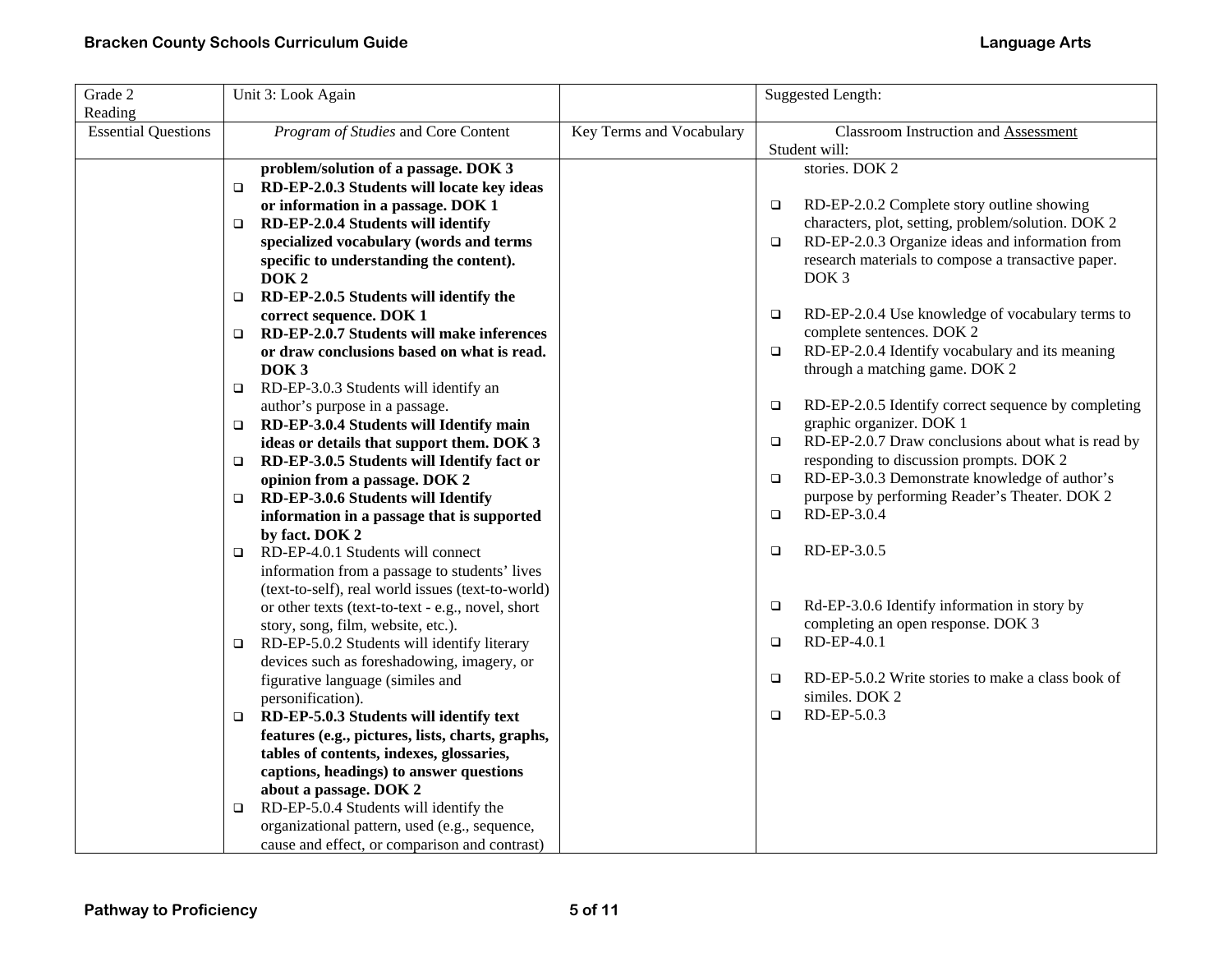| Grade 2                    | Unit 3: Look Again                         |                          | Suggested Length:                           |
|----------------------------|--------------------------------------------|--------------------------|---------------------------------------------|
| Reading                    |                                            |                          |                                             |
| <b>Essential Questions</b> | <i>Program of Studies</i> and Core Content | Key Terms and Vocabulary | <b>Classroom Instruction and Assessment</b> |
|                            |                                            |                          | Student will:                               |
|                            | to understand the passage.                 |                          |                                             |

| Grade 2<br>Reading                                                                                                                                           | Unit 4: Fossils                                                                                                                                                                                                                                                                                                                                                                                                                                                                                                                                                                                                                                                                                                                                                                                                                                                                                                                                                                                                                                                                                                                                                                                                                |                                                                                                                                                                                                                                                                                                                                                   | Suggested Length:                                                                                                                                                                                                                                                                                                                                                                                                                                                                                                                                                                                                                                                                                                                                                                                                                                                                                                                                                                                                                                                                                                                                                                                                                                                                                                                                                                                                                           |
|--------------------------------------------------------------------------------------------------------------------------------------------------------------|--------------------------------------------------------------------------------------------------------------------------------------------------------------------------------------------------------------------------------------------------------------------------------------------------------------------------------------------------------------------------------------------------------------------------------------------------------------------------------------------------------------------------------------------------------------------------------------------------------------------------------------------------------------------------------------------------------------------------------------------------------------------------------------------------------------------------------------------------------------------------------------------------------------------------------------------------------------------------------------------------------------------------------------------------------------------------------------------------------------------------------------------------------------------------------------------------------------------------------|---------------------------------------------------------------------------------------------------------------------------------------------------------------------------------------------------------------------------------------------------------------------------------------------------------------------------------------------------|---------------------------------------------------------------------------------------------------------------------------------------------------------------------------------------------------------------------------------------------------------------------------------------------------------------------------------------------------------------------------------------------------------------------------------------------------------------------------------------------------------------------------------------------------------------------------------------------------------------------------------------------------------------------------------------------------------------------------------------------------------------------------------------------------------------------------------------------------------------------------------------------------------------------------------------------------------------------------------------------------------------------------------------------------------------------------------------------------------------------------------------------------------------------------------------------------------------------------------------------------------------------------------------------------------------------------------------------------------------------------------------------------------------------------------------------|
| <b>Essential Questions</b>                                                                                                                                   | Program of Studies and Core Content                                                                                                                                                                                                                                                                                                                                                                                                                                                                                                                                                                                                                                                                                                                                                                                                                                                                                                                                                                                                                                                                                                                                                                                            | Key Terms and Vocabulary                                                                                                                                                                                                                                                                                                                          | <b>Classroom Instruction and Assessment</b><br>Student will:                                                                                                                                                                                                                                                                                                                                                                                                                                                                                                                                                                                                                                                                                                                                                                                                                                                                                                                                                                                                                                                                                                                                                                                                                                                                                                                                                                                |
|                                                                                                                                                              | <b>Core Content</b>                                                                                                                                                                                                                                                                                                                                                                                                                                                                                                                                                                                                                                                                                                                                                                                                                                                                                                                                                                                                                                                                                                                                                                                                            |                                                                                                                                                                                                                                                                                                                                                   |                                                                                                                                                                                                                                                                                                                                                                                                                                                                                                                                                                                                                                                                                                                                                                                                                                                                                                                                                                                                                                                                                                                                                                                                                                                                                                                                                                                                                                             |
| What strategies<br>can you use to<br>identify main<br>idea and details<br>in a story?<br>2.<br>How do you<br>distinguish fact<br>from opinion in<br>a story? | RD-EP-1.0.1 Students will apply word<br>$\Box$<br>recognition strategies (e.g., phonetic<br>principles, context clues, structural<br>analysis) to determine pronunciations or<br>meanings of words in passages. DOK 2<br>RD-EP-1.0.2 Students will apply<br>$\Box$<br>knowledge of synonyms, antonyms, or<br>compound words for comprehension. DOK<br>$\mathbf{2}$<br>RD-EP-1.0.3 Students will know that some<br>$\Box$<br>words have multiple meanings and identify<br>the correct meaning as the word is used.<br>DOK <sub>2</sub><br>RD-EP-1.0.4 Students will apply the<br>$\Box$<br>meanings of common prefixes or suffixes to<br>comprehend unfamiliar words. DOK 2<br>RD-EP-1.0.6 Students will formulate<br>$\Box$<br>questions to guide reading.<br>RD-EP-2.0.1 Students will distinguish<br>□<br>between fiction and non-fiction texts.<br>RD-EP-2.0.2 Students will describe<br>$\Box$<br>characters, plot, setting, or<br>problem/solution of a passage. DOK 3<br>RD-EP-2.0.3 Students will locate key ideas<br>□<br>or information in a passage. DOK 1<br>RD-EP-2.0.4 Students will identify<br>$\Box$<br>specialized vocabulary (words and terms<br>specific to understanding the content).<br>DOK <sub>2</sub> | Compound<br>$\Box$<br>Contraction<br>$\Box$<br>Plural<br>$\Box$<br>Summarize<br>$\Box$<br>Sequence<br>$\Box$<br>Monitor/Clarify<br>$\Box$<br>Main Idea<br>$\Box$<br>Details<br>$\Box$<br>Classify<br>$\Box$<br>Categorize<br>$\Box$<br>Cause/Effect<br>$\Box$<br>Predict<br>$\Box$<br>$\Box$<br>Synonym<br>Antonym<br>$\Box$<br>Analogy<br>$\Box$ | RD-EP-1.0.1 Demonstrate word recognition strategies<br>$\Box$<br>through word knowledge activities at the beginning of<br>each story. DOK 2<br>RD-EP-1.0.2 Apply knowledge of compound words<br>$\Box$<br>by playing snowball compound word game. DOK 2<br>RD-EP-1.0.2 Identify specific synonyms in a<br>$\Box$<br>decodable book and highlight them. DOK 2<br>RD-EP-1.0.3 Demonstrate knowledge of multiple<br>$\Box$<br>meaning words through word knowledge activities.<br>DOK <sub>2</sub><br>RD-EP-1.0.4 Apply meaning of prefix or suffix to<br>$\Box$<br>comprehend unfamiliar words. DOK 2<br>RD-EP-1.0.6 Formulate questions through reading and<br>$\Box$<br>responding activities. DOK 2<br>RD-EP-1.0.6 Formulate questions to apply to<br>$\Box$<br>concept/question board. DOK 2<br>RD-EP-2.0.1 Distinguish between fiction and non-<br>$\Box$<br>fiction texts by comparing characteristics of 2 or more<br>stories. DOK 2<br>RD-EP-2.0.2 Describe problem/solution on a graphic<br>$\Box$<br>organizer. DOK 2<br>RD-EP-2.0.3 Create a poster-sized graphic organizer<br>$\Box$<br>displaying facts a bout a specific dinosaur. DOK 2<br>RD-EP-2.0.4 Identify vocabulary; predict meaning,<br>$\Box$<br>use context clues and glossary to understand terms.<br>DOK <sub>2</sub><br>RD-EP-2.0.5 Identify sequence by putting story strips<br>$\Box$<br>in order. Use transition words to summarize story.<br>DOK <sub>1</sub> |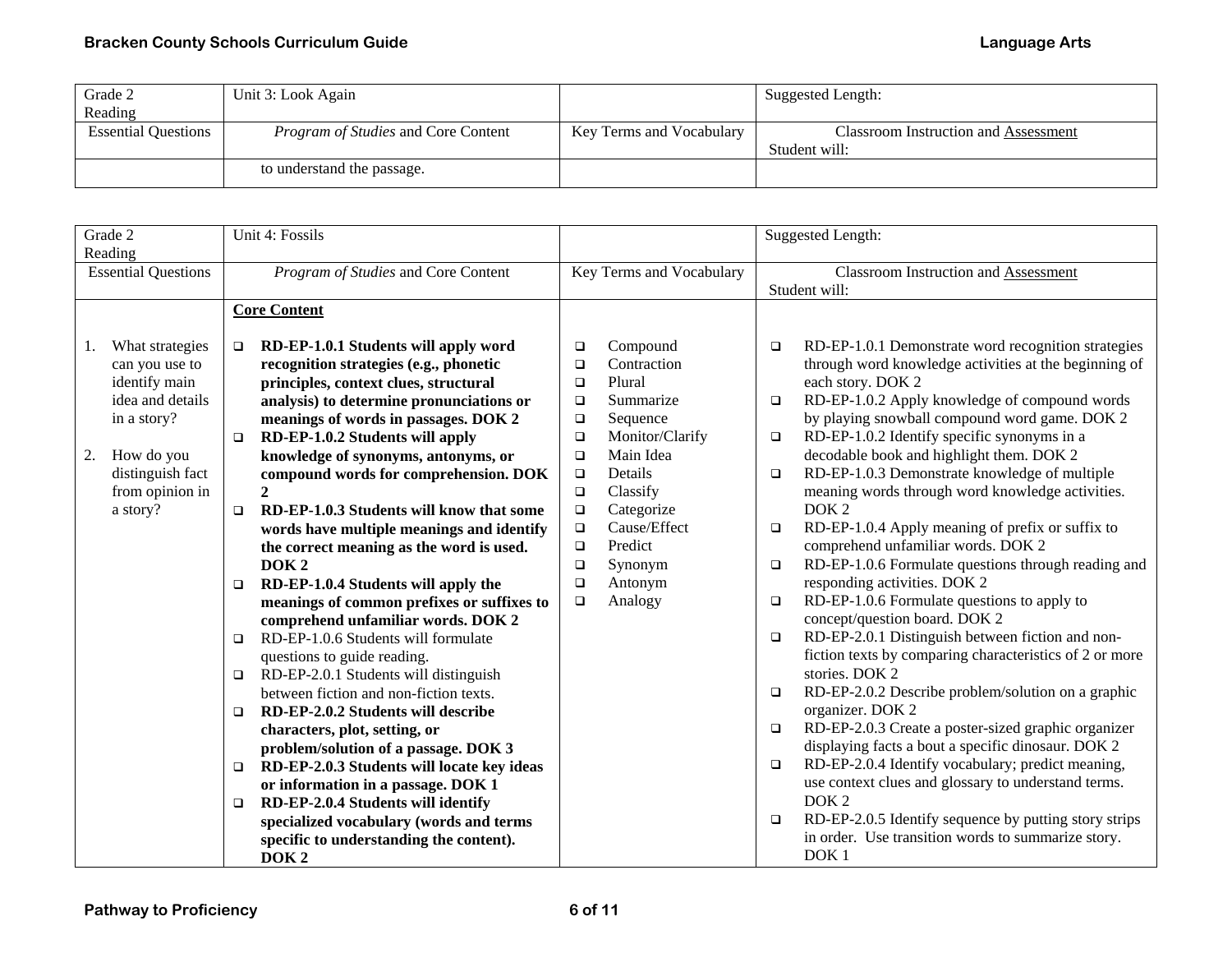| Grade 2                    |        | Unit 4: Fossils                                   |                          |        | Suggested Length:                                      |
|----------------------------|--------|---------------------------------------------------|--------------------------|--------|--------------------------------------------------------|
| Reading                    |        |                                                   |                          |        |                                                        |
| <b>Essential Questions</b> |        | Program of Studies and Core Content               | Key Terms and Vocabulary |        | <b>Classroom Instruction and Assessment</b>            |
|                            |        |                                                   |                          |        | Student will:                                          |
|                            | $\Box$ | RD-EP-2.0.5 Students will identify the            |                          | $\Box$ | RD-EP-2.0.5 Identify sequence of steps taken during    |
|                            |        | correct sequence. DOK 1                           |                          |        | fossil dig activity. DOK 1                             |
|                            | □      | RD-EP-3.0.3 Students will identify an             |                          | $\Box$ | RD-EP-3.0.3 Identify an author's purpose in a specific |
|                            |        | author's purpose in a passage.                    |                          |        | list of reading stories from this series. DOK 2        |
|                            | □      | RD-EP-3.0.4 Students will identify main           |                          | $\Box$ | RD-EP-3.0.4 Identify main idea and details in selected |
|                            |        | ideas or details that support them. DOK 3         |                          |        | passages. DOK 2                                        |
|                            | □      | RD-EP-3.0.5 Students will identify fact or        |                          | $\Box$ | RD-EP-3.0.5 Construct a T chart to show fact and       |
|                            |        | opinion from a passage. DOK 2                     |                          |        | opinion from reading story. DOK 2                      |
|                            | $\Box$ | RD-EP-3.0.6 Students will identify                |                          | $\Box$ | RD-EP-3.0.6 Recognize facts in a passage and           |
|                            |        | information in a passage that is supported        |                          |        | respond through comprehension questions. DOK 2         |
|                            |        | by fact. DOK 2                                    |                          | $\Box$ | RD-EP-3.0.8 Identify informative passages and          |
|                            | □      | RD-EP-3.0.8 Students will identify                |                          |        | summarize information. DOK 2                           |
|                            |        | informative or persuasive passages.               |                          | $\Box$ | RD-EP-4.0.1 Compose an answer to an open response      |
|                            | □      | RD-EP-4.0.1 Students will connect                 |                          |        | question connection story to own life. DOK 3           |
|                            |        | information from a passage to students' lives     |                          | $\Box$ | RD-EP-4.0.1 Discuss connection to real life issues and |
|                            |        | (text-to-self), real world issues (text-to-world) |                          |        | other texts through handing off procedure. DOK 3       |
|                            |        | or other texts (text-to-text - e.g., novel, short |                          | $\Box$ | RD-EP-5.0.2 Identify specific literary devices in      |
|                            |        | story, song, film, website, etc.).                |                          |        | poetry and create an original poem. DOK 2              |
|                            | $\Box$ | RD-EP-5.0.2 Students will identify literary       |                          | $\Box$ | RD-EP-5.0.3 Demonstrate knowledge of text features     |
|                            |        | devices such as foreshadowing, imagery, or        |                          |        | by answering questions about a specific text. DOK 2    |
|                            |        | figurative language (i.e., similes and            |                          | $\Box$ | RD-EP-5.0.4 Identify organizational pattern through    |
|                            |        | personification).                                 |                          |        | discussion, questioning, and completing graphic        |
|                            | □      | RD-EP-5.0.3 Students will identify text           |                          |        | organizers. DOK 2                                      |
|                            |        | features (e.g., pictures, lists, charts, graphs,  |                          |        |                                                        |
|                            |        | tables of contents, indexes, glossaries,          |                          |        |                                                        |
|                            |        | captions, headings) to answer questions           |                          |        |                                                        |
|                            |        | about a passage. DOK 2                            |                          |        |                                                        |
|                            | $\Box$ | RD-EP-5.0.4 Students will identify the            |                          |        |                                                        |
|                            |        | organizational pattern, used (e.g., sequence,     |                          |        |                                                        |
|                            |        | cause and effect, or comparison and contrast)     |                          |        |                                                        |
|                            |        | to understand the passage.                        |                          |        |                                                        |

| Grade 2                    | Unit 5: Courage                            |                          | Suggested Length:                           |
|----------------------------|--------------------------------------------|--------------------------|---------------------------------------------|
| Reading                    |                                            |                          |                                             |
| <b>Essential Questions</b> | <i>Program of Studies</i> and Core Content | Key Terms and Vocabulary | <b>Classroom Instruction and Assessment</b> |
|                            |                                            |                          | Student will:                               |
|                            | <b>Core Content</b>                        |                          |                                             |
|                            |                                            |                          |                                             |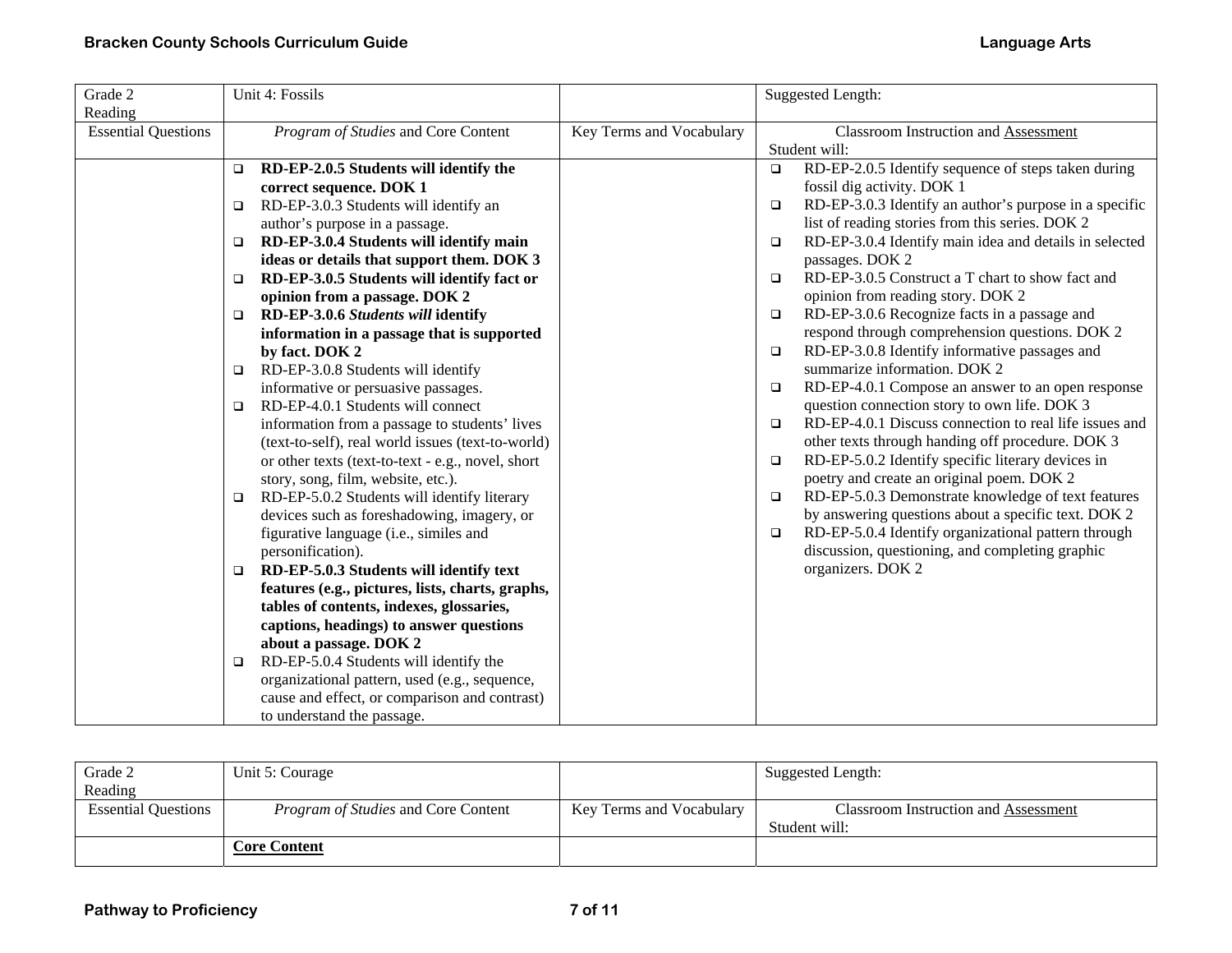| Grade 2<br>Reading         | Unit 5: Courage                                      |                               | Suggested Length:                                             |
|----------------------------|------------------------------------------------------|-------------------------------|---------------------------------------------------------------|
| <b>Essential Questions</b> | Program of Studies and Core Content                  | Key Terms and Vocabulary      | <b>Classroom Instruction and Assessment</b><br>Student will:  |
| How do you use<br>1.       | RD-EP-1.0.1 Students will apply word<br>$\Box$       | Compound Words<br>$\Box$      | RD-EP-1.0.1 Students will demonstrate word<br>$\Box$          |
| a graphic                  | recognition strategies (e.g., phonetic               | Homophones<br>$\Box$          | recognition strategies through word knowledge                 |
| organizer to               | principles, context clues, structural                | Abbreviations<br>$\Box$       | activities at the beginning of each story. DOK 2              |
| make inferences            | analysis) to determine pronunciations or             | Contraction<br>$\Box$         | RD-EP-1.0.2 Apply knowledge of synonym/antonym<br>$\Box$      |
| or draw                    | meanings of words in passages. DOK 2                 | Visualize<br>$\Box$           | by matching a word with a partner who has the                 |
| conclusions                | RD-EP-1.0.2 Students will apply<br>$\Box$            | Point of View<br>$\Box$       | matching word. DOK 2                                          |
| about a story?             | knowledge of synonyms, antonyms, or                  | Drawing Conclusions<br>$\Box$ | RD-EP-1.0.2 Recognize synonyms/antonyms by<br>$\Box$          |
|                            | compound words for comprehension. DOK                | Cause and Effect<br>$\Box$    | completing word web graphic organizer. DOK 2                  |
| How do you use<br>2.       | $\overline{2}$                                       | Main Idea<br>$\Box$           | RD-EP-1.0.4 Practice suffixes with an 'Old Maid'<br>$\Box$    |
| cause and effect           | RD-EP-1.0.4 Students will apply the<br>$\Box$        | Details<br>$\Box$             | card game. DOK 2                                              |
| to better                  | meanings of common prefixes or suffixes to           | Sequence<br>$\Box$            | RD-EP-1.0.4 Apply suffixes to play a bingo word<br>$\Box$     |
| understand the             | comprehend unfamiliar words. DOK 2                   | Inferencing<br>$\Box$         | game. DOK 2                                                   |
| events of a                | RD-EP-1.0.5 Students will identify the<br>$\Box$     | Setting<br>$\Box$             | RD-EP-1.0.4 Apply prefixes and suffixes to<br>$\Box$          |
| story?                     | purpose of capitalization, punctuation,              | Dialogue<br>$\Box$            | comprehend vocabulary and spelling word meaning.              |
|                            | boldface type, italics, or indentations to           | Biography<br>$\Box$           | DOK <sub>2</sub>                                              |
|                            | make meaning of the text. DOK 1                      | $\Box$<br>Characterization    | RD-EP-1.0.4 List words to create a word ladder of a<br>$\Box$ |
|                            | RD-EP-1.0.6 Students will formulate<br>$\Box$        | Antonym<br>$\Box$             | base word and all suffixes and prefixes. DOK 2                |
|                            | questions to guide reading.                          | $\Box$<br>Synonym             | RD-EP-1.0.5 Practice fluency passages recognizing<br>$\Box$   |
|                            | RD-EP-2.0.1 Students will distinguish<br>$\Box$      | Suffix<br>$\Box$              | punctuation. DOK 1                                            |
|                            | between fiction and non-fiction texts.               | Prefix<br>$\Box$              | RD-EP-1.0.6 Formulate questions through reading and<br>$\Box$ |
|                            | RD-EP-2.0.2 Students will describe<br>$\Box$         |                               | responding activities. DOK 2                                  |
|                            | characters, plot, setting, or                        |                               | RD-EP-1.0.6 Formulate questions to apply to<br>$\Box$         |
|                            | problem/solution of a passage. DOK 3                 |                               | concept/question board. DOK 2                                 |
|                            | RD-EP-2.0.3 Students will locate key ideas<br>$\Box$ |                               | RD-EP-2.0.1 Use a comparison chart to compare 2<br>$\Box$     |
|                            | or information in a passage. DOK 1                   |                               | stories. DOK 2                                                |
|                            | RD-EP-2.0.4 Students will identify<br>$\Box$         |                               | RD-EP-2.0.2 Write a description of an assigned<br>$\Box$      |
|                            | specialized vocabulary (words and terms              |                               | setting and illustrate description written by another         |
|                            | specific to understanding the content).              |                               | students. DOK 2                                               |
|                            | DOK <sub>2</sub>                                     |                               | RD-EP-2.0.3 Discuss ideas and information from each<br>$\Box$ |
|                            | RD-EP-2.0.5 Students will identify the<br>$\Box$     |                               | story through comprehension strategies. DOK 2                 |
|                            | correct sequence. DOK 1                              |                               | RD-EP-2.0.4 Practice vocabulary by matching term<br>$\Box$    |
|                            | RD-EP-2.0.7 Students will make inferences<br>$\Box$  |                               | and definition in a concentration game. DOK 2                 |
|                            | or draw conclusions based on what is read.           |                               | RD-EP-2.0.5 Construct a flipbook showing sequence<br>$\Box$   |
|                            | DOK <sub>3</sub>                                     |                               | of events. DOK 2                                              |
|                            | RD-EP-3.0.3 Students will identify an<br>$\Box$      |                               | RD-EP-2.0.5 Order events on graphic organizer to<br>$\Box$    |
|                            | author's purpose in a passage.                       |                               | show sequence. DOK 2                                          |
|                            | RD-EP-3.0.4 Students will identify main<br>$\Box$    |                               | RD-EP-2.0.7 Make inferences or draw conclusions on<br>$\Box$  |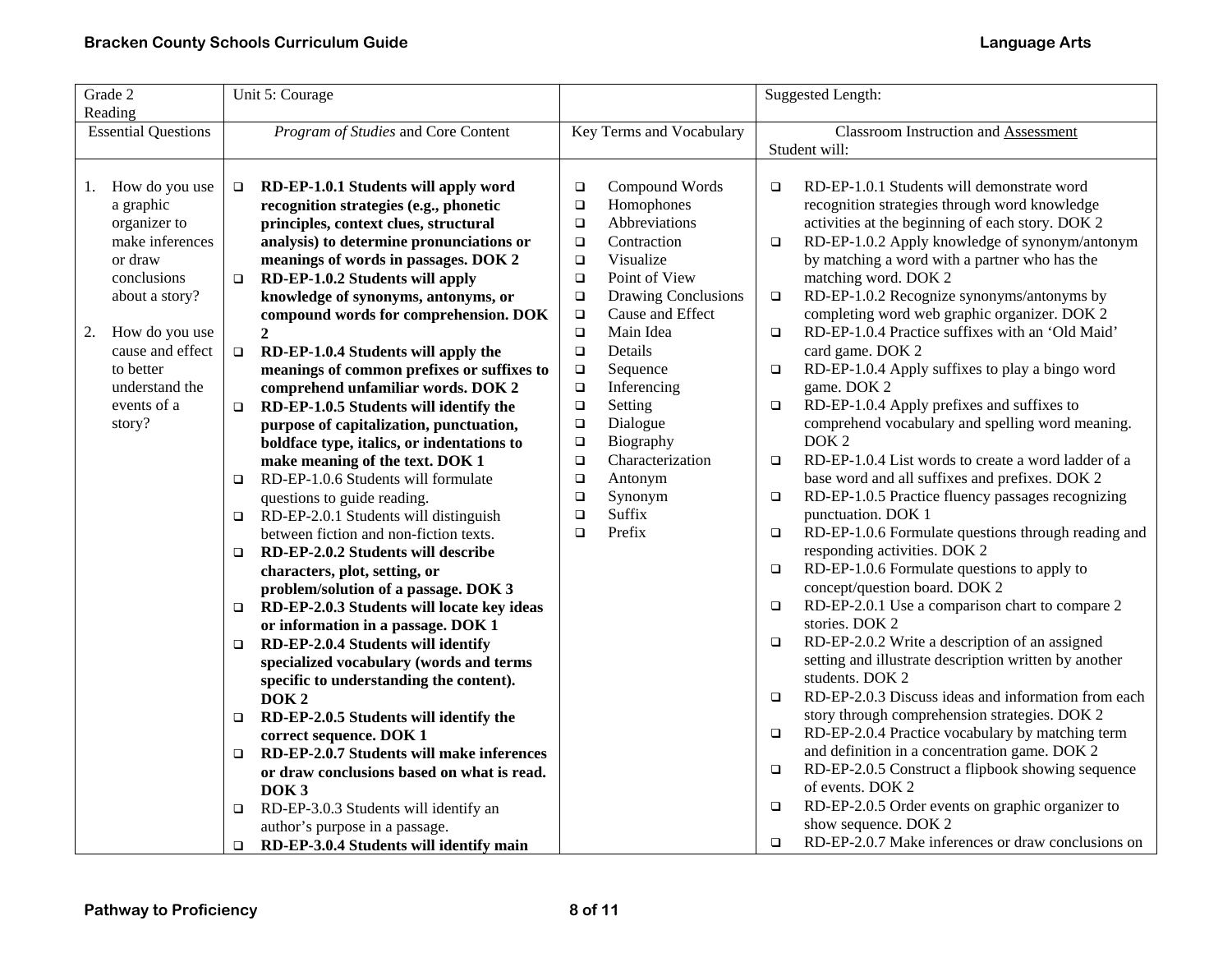| Grade 2                    | Unit 5: Courage                                   |                          | <b>Suggested Length:</b>                                        |  |
|----------------------------|---------------------------------------------------|--------------------------|-----------------------------------------------------------------|--|
| Reading                    |                                                   |                          |                                                                 |  |
| <b>Essential Questions</b> | Program of Studies and Core Content               | Key Terms and Vocabulary | <b>Classroom Instruction and Assessment</b>                     |  |
|                            |                                                   |                          | Student will:                                                   |  |
|                            | ideas or details that support them. DOK 3         |                          | DRTA graphic organizer. DOK 2                                   |  |
|                            | RD-EP-4.0.1 Students will connect                 |                          | RD-EP-3.0.3 Identify author's purpose during group<br>□         |  |
|                            | information from a passage to students' lives     |                          | reading of each story.                                          |  |
|                            | (text-to-self), real world issues (text-to-world) |                          | RD-EP-3.0.4 Demonstrate knowledge of main idea<br>$\Box$        |  |
|                            | or other texts (text-to-text - e.g., novel, short |                          | and details by highlighting sentences in a passage and          |  |
|                            | story, song, film, website, etc.).                |                          | completing graphic organizer. DOK 2                             |  |
|                            | RD-EP-5.0.3 Students will identify text<br>□      |                          | RD-EP-4.0.1 Discuss connection to student, real world<br>$\Box$ |  |
|                            | features (e.g., pictures, lists, charts, graphs,  |                          | issues, and other texts through handing off procedure.          |  |
|                            | tables of contents, indexes, glossaries,          |                          | DOK 3                                                           |  |
|                            | captions, headings) to answer questions           |                          | RD-EP-5.0.3 Recognize text features to answer<br>$\Box$         |  |
|                            | about a passage. DOK 2                            |                          | questions about a passage. DOK 2                                |  |
|                            | RD-EP-5.0.4 Students will identify the<br>$\Box$  |                          | RD-EP-5.0.4 Choose correct cause-and-effect<br>$\Box$           |  |
|                            | organizational pattern, used (e.g., sequence,     |                          | sentence fragments to make complete sentences. DOK              |  |
|                            | cause and effect, or comparison and contrast)     |                          |                                                                 |  |
|                            | to understand the passage.                        |                          |                                                                 |  |

|  | Grade 2                    |        | Unit 6: Our Country & Its People           |   |                           |   | <b>Suggested Length:</b>                              |
|--|----------------------------|--------|--------------------------------------------|---|---------------------------|---|-------------------------------------------------------|
|  | Reading                    |        |                                            |   |                           |   |                                                       |
|  | <b>Essential Questions</b> |        | Program of Studies and Core Content        |   | Key Terms and Vocabulary  |   | <b>Classroom Instruction and Assessment</b>           |
|  |                            |        |                                            |   |                           |   | Student will:                                         |
|  |                            |        | <b>Core Content</b>                        |   |                           |   |                                                       |
|  |                            |        |                                            |   |                           |   |                                                       |
|  | In what ways               |        | RD-EP-1.0.1 Students will apply word       | □ | Homophones                | □ | RD-EP-1.0.1 Demonstrate word recognition strategies   |
|  | can you show               |        | recognition strategies (e.g., phonetic     | □ | Plot                      |   | through word knowledge activities at the beginning of |
|  | text-to-self,              |        | principles, context clues, structural      | □ | Character                 |   | each story. DOK 2                                     |
|  | text-to-text, and          |        | analysis) to determine pronunciations or   | □ | Sequence                  |   |                                                       |
|  | text-to-real               |        | meanings of words in passages. DOK 2       | ▫ | Illustration              |   |                                                       |
|  | world                      | $\Box$ | RD-EP-1.0.2 Students will apply            | ❏ | Cause/Effect              |   |                                                       |
|  | connections?               |        | knowledge of synonyms, antonyms, or        | □ | Sequence                  |   |                                                       |
|  |                            |        | compound words for comprehension. DOK      | □ | Compound Words            |   |                                                       |
|  | How can you                |        | 2                                          | □ | Summarizing               |   |                                                       |
|  | use making                 | $\Box$ | RD-EP-1.0.3 Students will know that some   | □ | Classify                  |   |                                                       |
|  | predictions to             |        | words have multiple meanings and identify  | ▫ | Dialogue                  |   |                                                       |
|  | better                     |        | the correct meaning as the word is used.   | ▫ | <b>Make Connections</b>   |   |                                                       |
|  | understand the             |        | DOK <sub>2</sub>                           | □ | Monitor/Clarify           |   |                                                       |
|  | story?                     | $\Box$ | RD-EP-1.0.4 Students will apply the        | □ | Homograph                 |   |                                                       |
|  |                            |        | meanings of common prefixes or suffixes to | □ | Persuade                  |   |                                                       |
|  |                            |        | comprehend unfamiliar words. DOK 2         | ❏ | <b>Historical Fiction</b> |   |                                                       |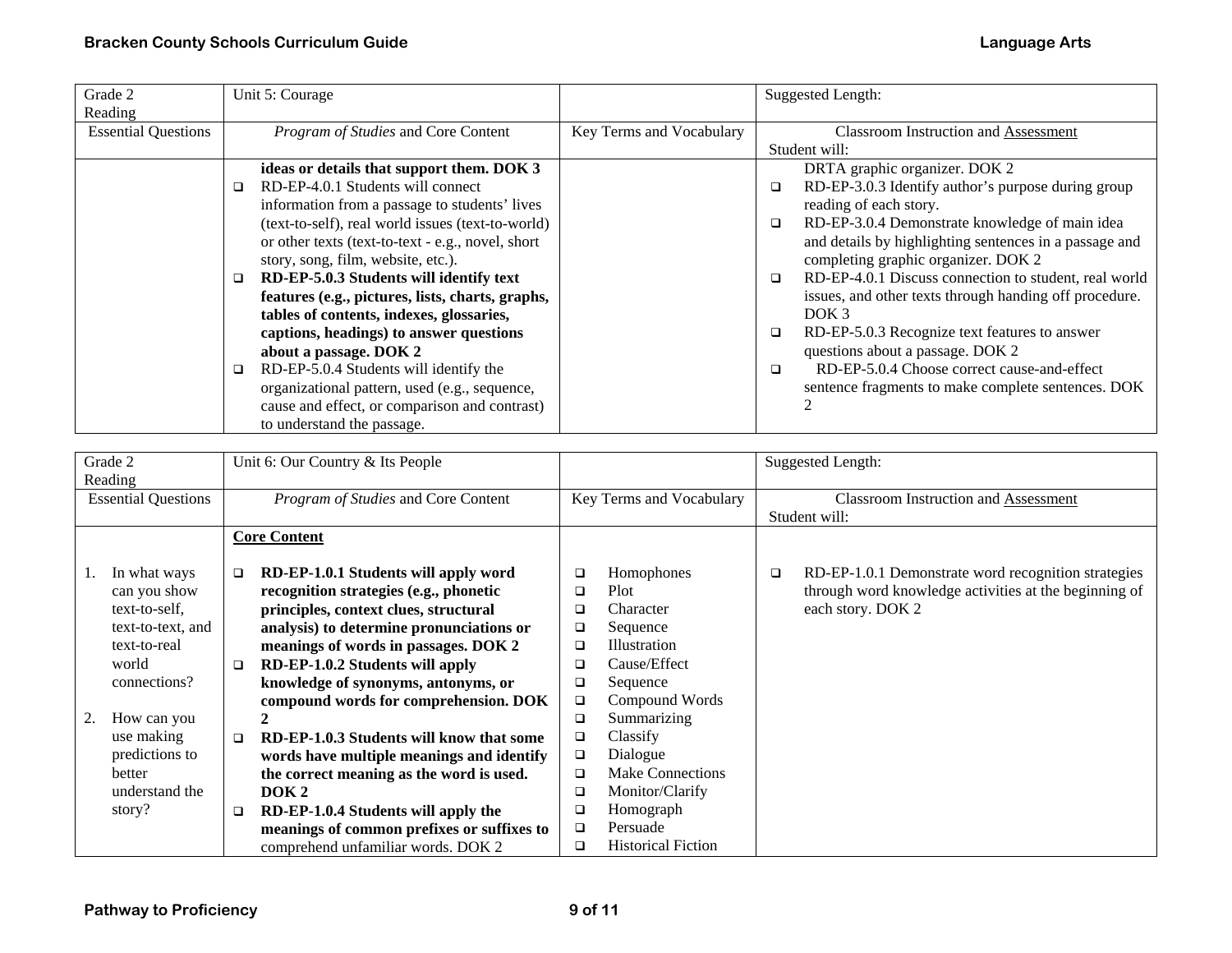| Grade 2<br>Reading         | Unit 6: Our Country & Its People                                               |                          | Suggested Length:                                            |
|----------------------------|--------------------------------------------------------------------------------|--------------------------|--------------------------------------------------------------|
| <b>Essential Questions</b> | Program of Studies and Core Content                                            | Key Terms and Vocabulary | <b>Classroom Instruction and Assessment</b><br>Student will: |
|                            | RD-EP-1.0.6 Students will formulate<br>$\Box$                                  |                          |                                                              |
|                            | questions to guide reading.                                                    |                          |                                                              |
|                            | RD-EP-2.0.1 Students will distinguish<br>$\Box$                                |                          |                                                              |
|                            | between fiction and non-fiction texts.                                         |                          |                                                              |
|                            | RD-EP-2.0.2 Students will describe<br>$\Box$                                   |                          |                                                              |
|                            | characters, plot, setting, or                                                  |                          |                                                              |
|                            | problem/solution of a passage. DOK 3                                           |                          |                                                              |
|                            | RD-EP-2.0.3 Students will locate key ideas<br>$\Box$                           |                          |                                                              |
|                            | or information in a passage. DOK 1                                             |                          |                                                              |
|                            | RD-EP-2.0.4 Students will identify<br>$\Box$                                   |                          |                                                              |
|                            | specialized vocabulary (words and terms                                        |                          |                                                              |
|                            | specific to understanding the content).                                        |                          |                                                              |
|                            | DOK <sub>2</sub>                                                               |                          |                                                              |
|                            | RD-EP-2.0.5 Students will identify the<br>$\Box$                               |                          |                                                              |
|                            | correct sequence. DOK 1<br>RD-EP-2.0.7 Students will make inferences<br>$\Box$ |                          |                                                              |
|                            | or draw conclusions based on what is read.                                     |                          |                                                              |
|                            | DOK <sub>3</sub>                                                               |                          |                                                              |
|                            | RD-EP-3.0.1 Students will explain a<br>$\Box$                                  |                          |                                                              |
|                            | character's actions based on a passage.                                        |                          |                                                              |
|                            | DOK <sub>3</sub>                                                               |                          |                                                              |
|                            | RD-EP-3.0.2 Students will explain how a<br>$\Box$                              |                          |                                                              |
|                            | conflict in a passage is resolved.                                             |                          |                                                              |
|                            | RD-EP-3.0.3 Students will identify an<br>$\Box$                                |                          |                                                              |
|                            | author's purpose in a passage.                                                 |                          |                                                              |
|                            | RD-EP-3.0.4 Students will identify main<br>$\Box$                              |                          |                                                              |
|                            | ideas or details that support them. DOK 3                                      |                          |                                                              |
|                            | RD-EP-3.0.5 Students will identify fact or<br>$\Box$                           |                          |                                                              |
|                            | opinion from a passage. DOK 2                                                  |                          |                                                              |
|                            | RD-EP-3.0.6 Students will identify<br>$\Box$                                   |                          |                                                              |
|                            | information in a passage that is supported                                     |                          |                                                              |
|                            | by fact. DOK 2                                                                 |                          |                                                              |
|                            | RD-EP-3.0.8 Students will identify<br>$\Box$                                   |                          |                                                              |
|                            | informative or persuasive passages.                                            |                          |                                                              |
|                            | RD-EP-4.0.1 Students will connect<br>$\Box$                                    |                          |                                                              |
|                            | information from a passage to students' lives                                  |                          |                                                              |
|                            | (text-to-self), real world issues (text-to-world)                              |                          |                                                              |
|                            | or other texts (text-to-text - e.g., novel, short                              |                          |                                                              |